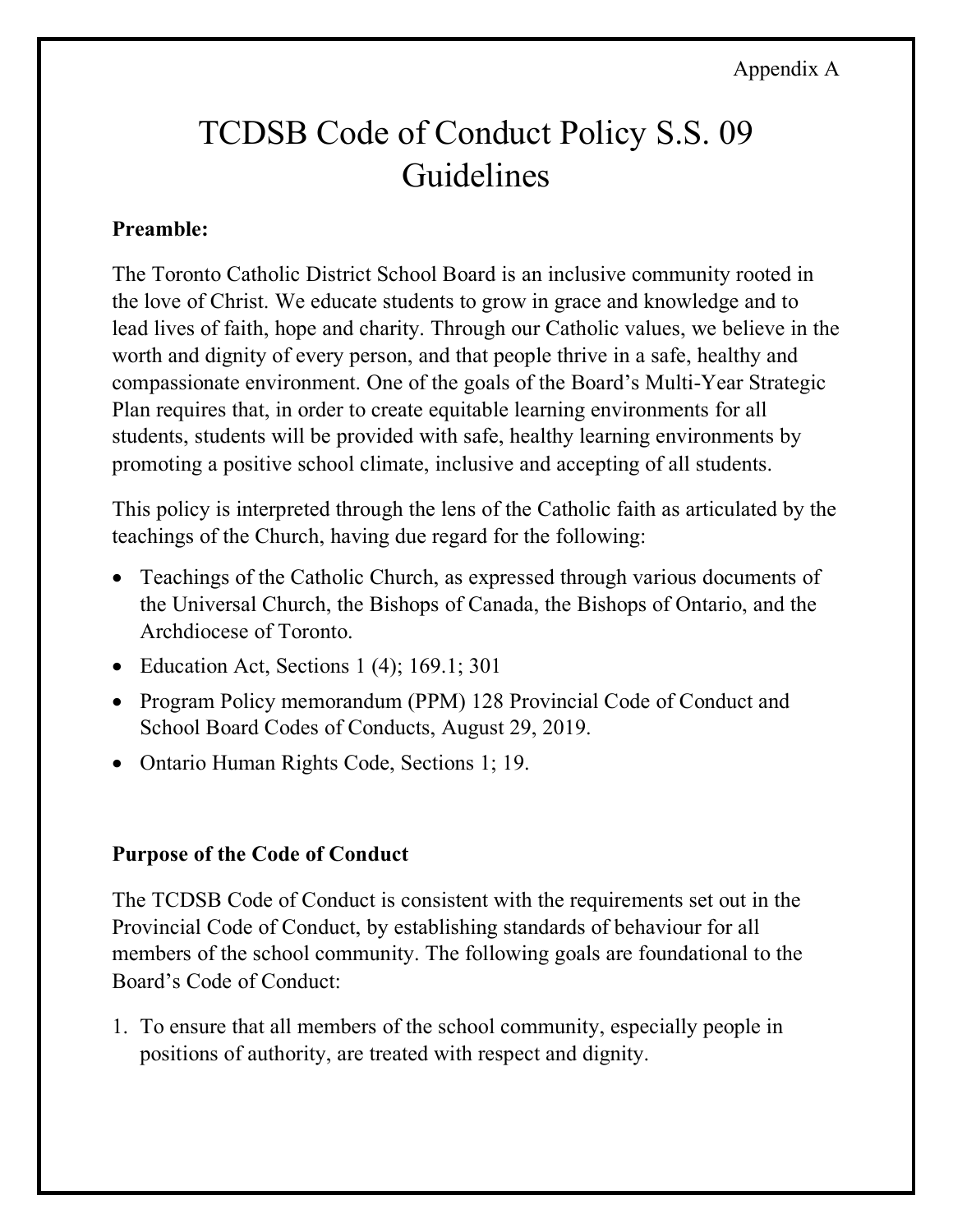- 2. To promote responsible citizenship by encouraging appropriate participation in the civic life of the school community.
- 3. To maintain an environment where conflict and difference can be addressed in a manner characterized by respect and civility.
- 4. To encourage the use of non-violent means to resolve conflict.
- 5. To promote the safety of people in schools and board sites.
- 6. To discourage the use of alcohol, illegal drugs, and, except by a medical cannabis user, cannabis.
- 7. To prevent bullying in schools.

#### **Standards of Behaviour**

# *Respect, Civility, and Responsible Citizenship*

 The following requirements do not adversely affect any right or privilege guaranteed under the Constitution Act 1867: the Canadian Charter of Rights and Freedoms, or the Ontario Human Rights Code.

All members of the school community must:

- • respect and comply with all applicable federal, provincial, and municipal laws;
- demonstrate honesty and integrity;
- respect differences in people, their ideas, and their opinions;
- • treat one another with dignity and respect at all times, and especially when there is disagreement;
- • respect and treat others fairly, regardless of, for example, race, ancestry, place of origin, colour, ethnic origin, citizenship, creed, sex, sexual orientation, gender identity, gender expression, age, marital status, family status or disability;
- respect the rights of others;
- show proper care and regard for school property and the property of others;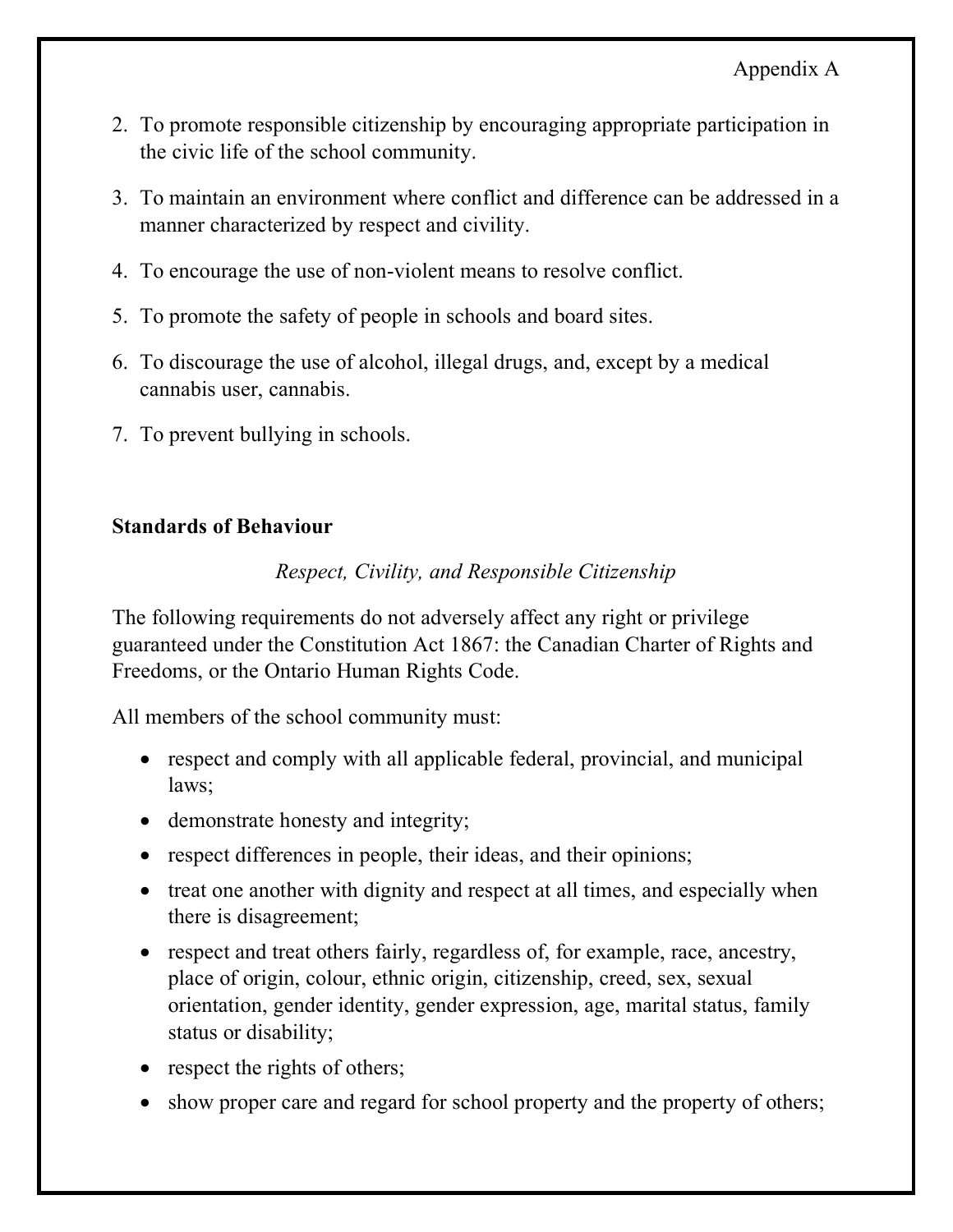- take appropriate measures to help those in need;
- • seek assistance from a member of the school staff, if necessary, to resolve conflict peacefully;
- • respect all members of the school community, especially persons in positions of authority;
- respect the need of others to work in an environment that is conducive to learning and teaching**;** including by ensuring that personal mobile devices are only used during instructional time for the educational and other permitted purposes outlined on page 1 of Policy/Program Memorandum No. 128 dated August 29, 2019
- not swear at a teacher or at another person in a position of authority.

#### *Safety*

All members of the school community must not:

- engage in bullying behaviours;
- commit sexual assault;
- traffic in weapons or illegal drugs;
- give alcohol or cannabis to a minor;
- commit robbery;
- be in possession of any weapon, including firearms;
- use any object to threaten or intimidate another person;
- cause injury to any person with an object;
- be in possession of, or be under the influence of alcohol, cannabis (unless the individual has been authorized to use cannabis for medical purposes), and illegal drugs;
- • provide others with alcohol, illegal drugs, or cannabis (unless the recipient is an individual who has been authorized to use cannabis for medical purposes);
- inflict or encourage other to inflict bodily harm on another person;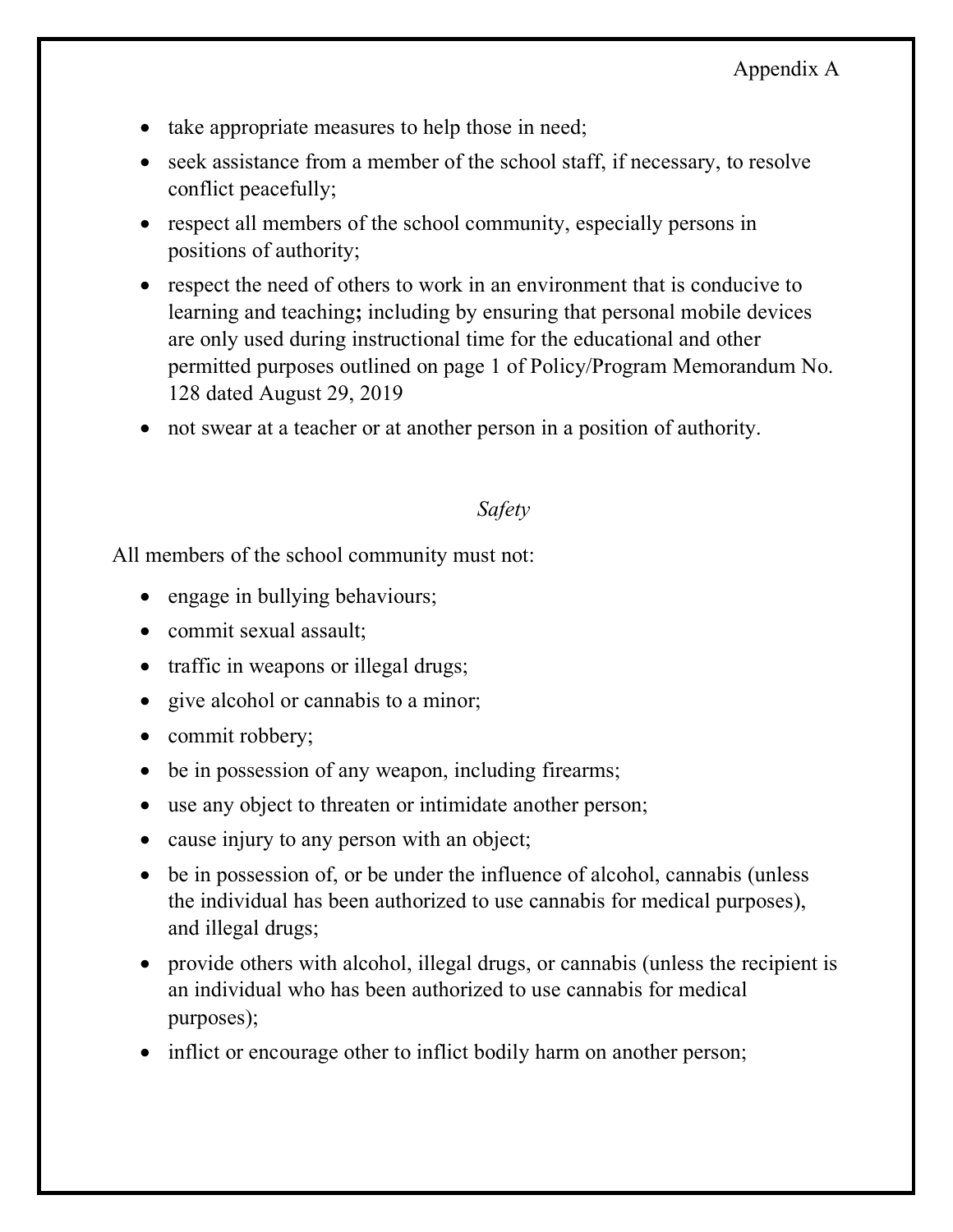- • engage in hate propaganda and other forms of behaviour motivated by hate or bias;
- • commit an act of vandalism that causes extensive damage to school property or to property located on the premises of the school.

# **Role and Responsibilities**

# *Toronto Catholic District School Board*

 The Board will provide direction to its schools to ensure opportunity, academic excellence, and accountability in the education system. It is the responsibility of the Board to:

- • develop policies that set out how schools will implement and enforce the provincial Code of Conduct and all other rules that it develops that are related to the provincial standards that promote and support respect, civility, responsible citizenship, and safety;
- • establish a process that clearly communicates the provincial Code of Conduct and TCDSB's code of conduct to all parents, students, principals, teachers, other school staff, and members of the school community in order to obtain their commitment and support;
- review these policies regularly with those listed above;
- • seek input from school councils, Parent Involvement Committees, and the Special Education Advisory Committee;
- • develop effective intervention strategies and respond to all infractions related to the standards for respect, civility, responsible citizenship, and safety;
- • provide opportunities for all of the staff to acquire the knowledge, skills, and attitudes necessary to develop and maintain academic excellence in a safe learning and teaching environment.

 *Principals*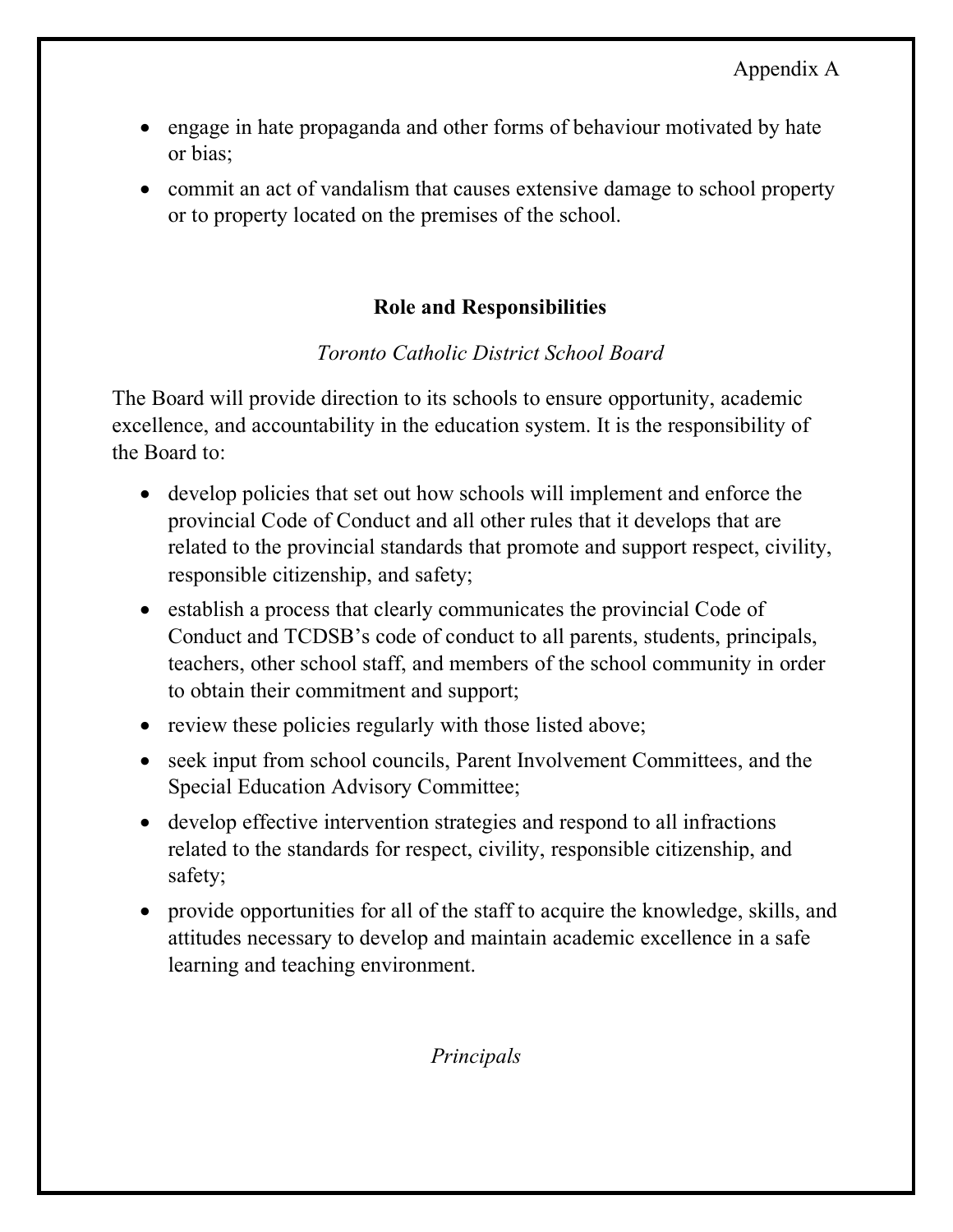Under the direction of the Director of Education, principals take a leadership role in daily operation of a school. They provide this leadership by:

- • demonstrating care for the school community and a commitment to academic excellence in a safe, inclusive, and accepting teaching and learning environment;
- • holding everyone under their authority accountable for his or her behaviour and actions;
- empowering students to be positive leaders in their school and community;
- • communicating regularly and meaningfully with all members of their school community.

# *Teachers and Other School Staff*

 Under the leadership of their principals, teachers and other school staff maintain order in the school and are expected to hold everyone to the highest standard of respectful and responsible behaviour. As role models, teachers and other school staff uphold these high standards when they;

- • help students work to their full potential and develop their sense of selfworth;
- • empower students to be positive leaders in their classroom, school, and community;
- communicate regularly and meaningfully with parents;
- maintain consistent standards of behaviour for all students;
- • demonstrate respect for all students, staff, parents, volunteers, and other members of the school community;
- prepare students for the full responsibilities of citizenship.

# *Students*

 Students are to be treated with respect and dignity. In return, they must demonstrate respect for themselves, for others, and for the responsibilities of citizenship through acceptable behaviour. Respect and responsibility are demonstrated when a student: